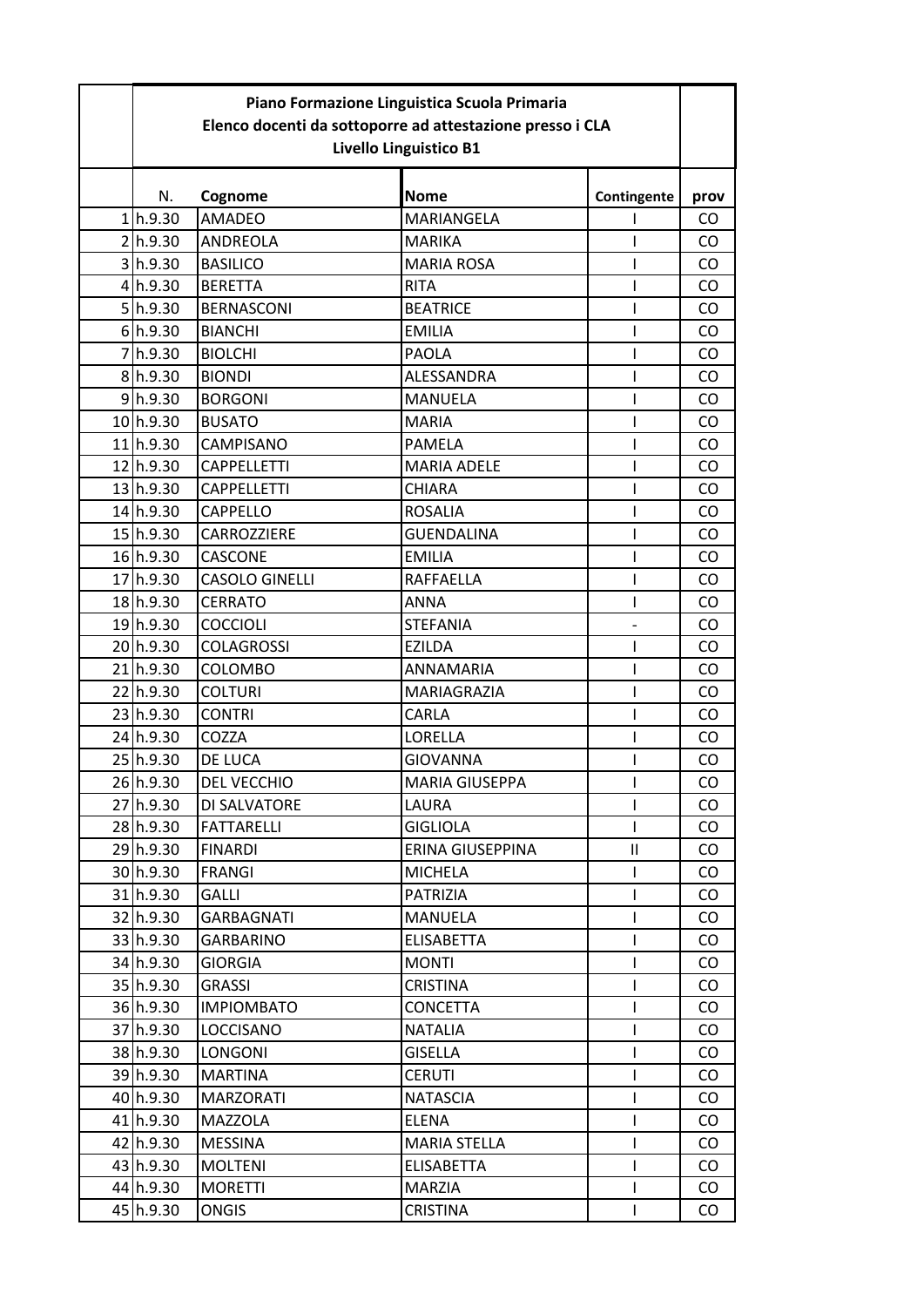| 46 h.9.30            | <b>PATTI</b>      | <b>ANNA</b>           | I                        | CO        |
|----------------------|-------------------|-----------------------|--------------------------|-----------|
| 47 h.9.30            | PERLASCA          | <b>MICHELA</b>        | T                        | CO        |
| 48 h.9.30            | RADAELLI          | <b>DARIA</b>          | T                        | CO        |
| 49 <sub>h.9.30</sub> | RAIMONDI          | <b>ANTONIETTA</b>     | I                        | CO        |
| 50h.9.30             | <b>SCHIMMENTI</b> | ANNA                  | T                        | <b>CO</b> |
| 51 <sub>h.9.30</sub> | SEREGNI           | <b>ELENA</b>          |                          | CO        |
| 52 h.9.30            | <b>ALBERTI</b>    | <b>ADELE</b>          | Ш                        | MI        |
| 53 h.9.30            | <b>TALARICO</b>   | <b>ISABELLA</b>       | Ш                        | <b>CO</b> |
| 54 h.9.30            | <b>TURATTO</b>    | <b>ELENA</b>          | I                        | CO        |
| 55 h.9.30            | Vanini            | Maria Chiara          | I                        | CO        |
| 56 h.9.30            | <b>VASCON</b>     | <b>PAOLA</b>          | I                        | CO        |
| 57h.9.30             | <b>VOLONTE'</b>   | <b>AUGUSTA MARIA</b>  | I                        | CO        |
| 58h.9.30             | <b>FERRARI</b>    | <b>MARISA</b>         | I                        | <b>CR</b> |
| 59 <sub>h.9.30</sub> | <b>TARDIO</b>     | <b>SIMONA</b>         | I                        | <b>BG</b> |
| 60 h.9.30            | <b>CONTI</b>      | MADDALENA             | I                        | BG        |
| 61 h.14.00           | <b>ARROTTA</b>    | <b>CRISTINA</b>       | I                        | LO        |
| 62 h.14.00           | BABBINI           | <b>PAOLA</b>          |                          | LO        |
| 63 h.14.00           | <b>BASTICI</b>    | <b>ANNA MARIA</b>     | I                        | LO        |
| 64 h.14.00           | BELLANI           | <b>BIANCA</b>         | ı                        | LO        |
| 65 h.14.00           | <b>BERTOLOTTI</b> | <b>CLARA</b>          | I                        | LO.       |
| 66 h.14.00           | BRAME'            | <b>GIULIA</b>         | T                        | LO        |
| 67 h.14.00           | <b>CALIGIURI</b>  | <b>MARIA</b>          |                          | LO        |
| 68 h.14.00           | <b>CARELLI</b>    | <b>ANTONELLA</b>      | I                        | LO        |
| 69 h.14.00           | <b>CARENZI</b>    | <b>DONATELLA</b>      | I                        | LO        |
| 70 h.14.00           | <b>CARINI</b>     | <b>BARBARA</b>        | I                        | LO        |
| 71 h.14.00           | <b>CAVALLARO</b>  | ALESSANDRA            | ı                        | LO        |
| 72 h.14.00           | Cazzulani         | Laura                 | T                        | LO        |
| 73 h.14.00           | <b>CHIAPPA</b>    | <b>STEFANIA</b>       | $\overline{\phantom{0}}$ | LO        |
| 74 h.14.00           | Ciceri            | Daniela               | I                        | LO        |
| 75 h.14.00           | <b>CLAUDIA</b>    | <b>DANSI</b>          | T                        | LO        |
| 76 h.14.00           | Cogni             | Simona                | T                        | LO        |
| 77 h.14.00           | <b>CORIO</b>      | <b>ANNA</b>           | I                        | LO        |
| 78 h.14.00           | <b>CREMONESI</b>  | <b>ANNUNCIATA</b>     | $\overline{\phantom{0}}$ | LO        |
| 79 h.14.00           | <b>DALMIGLIO</b>  | <b>ALBERTA</b>        | L                        | LO        |
| 80 h.14.00           | De Dionigi        | Liliana               | I                        | LO        |
| 81 h.14.00           | Degli Esposti     | Elvezia               | I                        | LO        |
| 82 h.14.00           | denti             | mario                 | L                        | LO        |
| 83 h.14.00           | <b>DRAGO</b>      | PALMA CARLA           | I                        | LO        |
| 84 h.14.00           | Dragoni           | Maddalena             | I                        | LO        |
| 85 h.14.00           | <b>DRAGONI</b>    | <b>MARIA CATERINA</b> | I                        | LO        |
| 86 h.14.00           | Felini            | Carla Santina         | I                        | LO        |
| 87 h.14.00           | <b>GAUDENZI</b>   | <b>ANTONELLA</b>      |                          | LO        |
| 88 h.14.00           | <b>LAMBRI</b>     | SARA                  | T                        | LO        |
| 89 h.14.00           | Lombardi          | Maria Rosaria         | ı                        | LO        |
| 90 h.14.00           | Meni              | Claudia               | ı                        | LO        |
| 91 h.14.00           | Minelli           | Mariangela            | I                        | LO        |
| 92 h.14.00           | <b>NAZZARI</b>    | <b>ANTONELLA</b>      |                          | LO        |
| 93 h.14.00           | Nolini            | Serena                | I                        | LO        |
| 94 h.14.00           | <b>OROPALLO</b>   | <b>ROSA</b>           | I                        | LO        |
| 95 h.14.00           | <b>ORSI</b>       | <b>ROSSELLA</b>       | I                        | LO        |